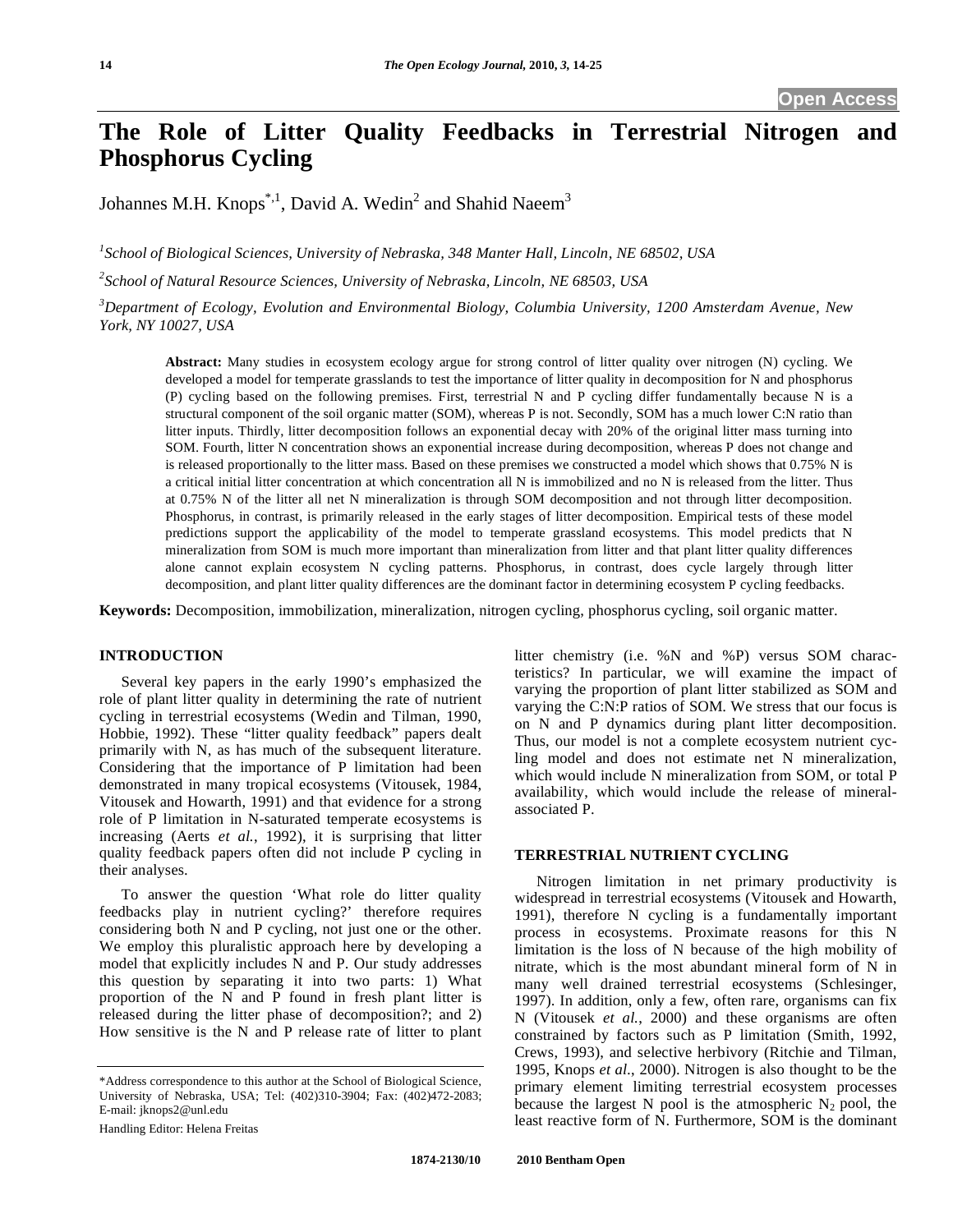N pool in terrestrial ecosystems (Schlesinger, 1997). Forest ecosystems, for instance have 46% of their organic matter in roots and aboveground live biomass, whereas 54% of the organic matter is present in the litter and the SOM. In contrast, 91% of the entire ecosystem N pool is present in SOM and litter (Fig. **1**), and for grasslands up to 98% of the



**Fig. (1).** Forest ecosystem organic matter, nitrogen and phosphorus pool components. Data are from (Cole and Rapp, 1981) and are the average of 16 sites, mostly boreal and northern temperate forests. The average amount of organic matter is  $48.6 \text{ kg/m}^2$  (range 13.0 to 218.6), with 54% in the litter and soil (range 39% to 81%), nitrogen is 618  $g/m^2$  (range 131 to 1096), with 91% in the litter and soil (range 87-96%) and phosphorus is 124  $\text{g/m}^2$  (range 12 to 328) with 80% in the litter and soil organic matter (range 44-99%).

N is present in SOM (Knops and Bradley, 2009). This terrestrial N is largely in relatively stable organic components with turnover times of thousands of years (Jenkinson and Rayner, 1977, Post *et al.*, 1985). Phosphorus, in contrast, has a large fraction in the soil is in inorganic forms, especially occluded forms of P (Cross and

Schlesinger, 1995). This occluded P is extremely insoluble, stable over long periods and not available for plant uptake (Walker and Syers, 1976).

 Terrestrial nutrient cycling is structured by autotrophic plants, which incorporate minerals into organic compounds. After senescence or death, litter enters the decomposition process in which organic matter is broken down and nutrients are released in an inorganic form, i.e. mineralized (Fig. **2**). This plant-litter-soil cycle is considered the core of ecosystem cycling which dominates the dynamics of ecosystem N cycling (Likens *et al.*, 1977, Pastor and Bockheim, 1984, Stinner *et al.*, 1984, Waring and Schlesinger, 1985, Vitousek and Walker, 1989, Attiwill and Adams, 1993, Knops *et al.*, 1996, Schlesinger, 1997). In most unpolluted, natural terrestrial ecosystems, this internal ecosystem nutrient recycling exceeds the inputs-outputs fluxes by a large amount, especially for N and P (Schlesinger, 1997). Decomposers and plants compete for the released N minerals as both are frequently limited by N (Zak *et al.*, 1990, Harte and Kinzig, 1993) and as such the release of N in the decomposition process can both control decomposition, plant productivity and litter production. Thus, nutrient cycling has the potential to lead to positive and negative feedbacks. However, nutrients can be mineralized and released from the organic matter at two points, directly from the litter (A in Fig. **2**), or after the litter has been transformed into SOM (B in Fig. **2**). If nutrients are mineralized during litter decomposition, the timescale of the release is relatively rapid and the potential for positive or negative feedbacks large. However, if nutrients are primarily mineralized during SOM decomposition, the timescale of any potential feedback is much longer because of the long time lag between the production of litter and the actual release of nutrients. Herbivory can be locally important by affecting the openness of the N cycling through selective consumption of N fixers (Ritchie and Tilman, 1995) and by



**Fig. (2).** Nitrogen and phosphorus cycling. Nutrients cycle through decomposition either through pathway A or B. If A, then nutrients are mineralized during litter decomposition at biological meaningful time scales. If B, then nutrient are incorporated into soil organic matter and released at low rates, as soil organic matter is mineralized. This paper addresses this issue.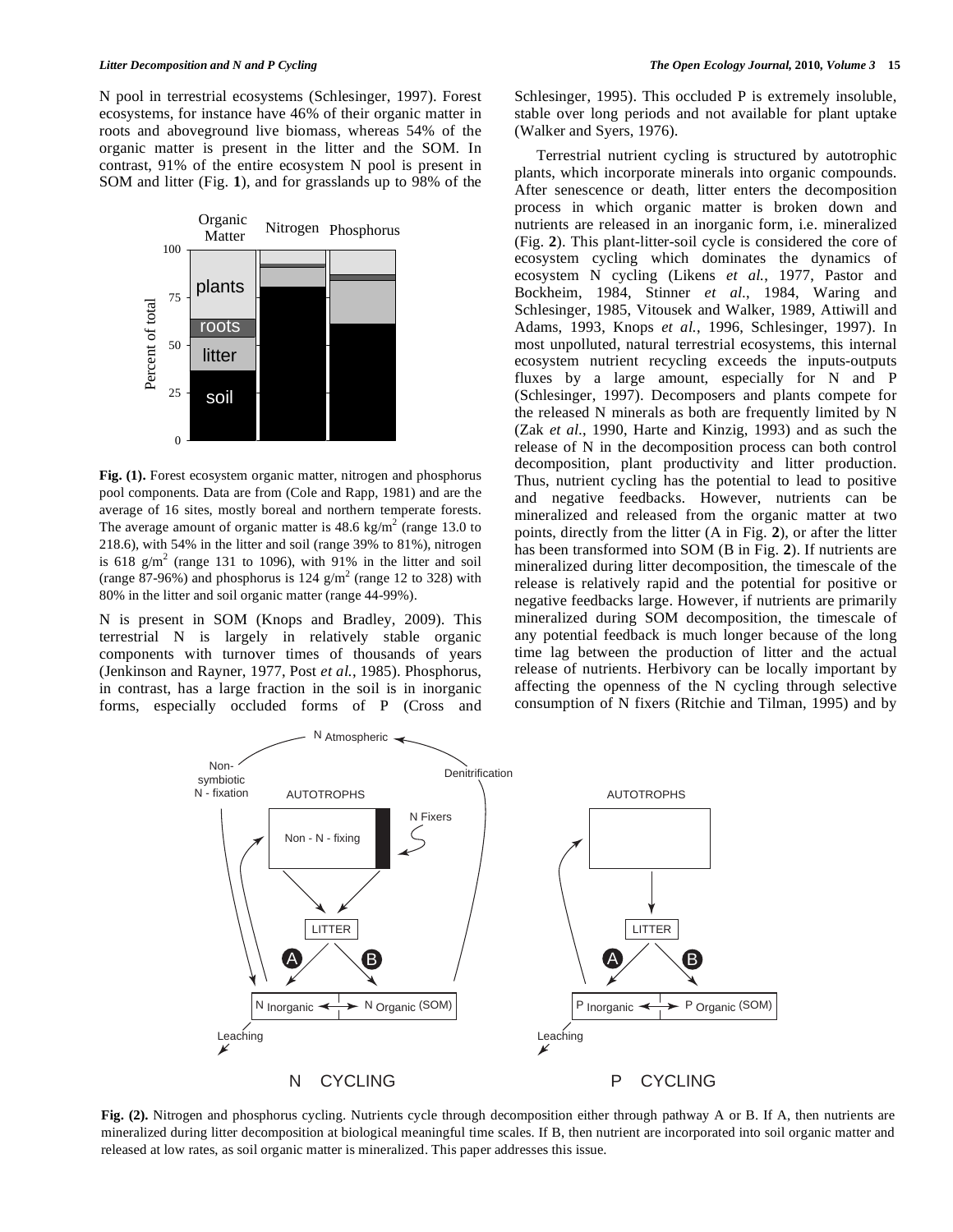speeding up the return of nutrients to the soil pool (Hollinger, 1986, Frank *et al.*, 1994). However in most terrestrial ecosystems herbivory does not fundamentally change the cycle between plants and decomposers (de Mazancourt and Loreau, 2000).

 Soil organic N occurs for a large part in closed ring heterocyclic compounds (Schulten and Schnitzer, 1998). Thus, a large part of soil organic N is a structural component of SOM (McGill and Cole, 1981). This is in contrast with P, which is not a structural component of SOM. Rather P is present in the form of ester linkages that can be split by extracellular enzymes (McGill and Cole, 1981). Old SOM (i.e. decomposed over a long time period without the continuous input of new litter), regardless of the climate in which it is formed (Sowden *et al.*, 1977), generally has a C:N ratio of 12 or lower (Waksman, 1924), which is much lower than ratios of 50-200 for litter (Fog, 1988, Brady and Weil, 1999, Coyne, 1999). The low C:N ratio of SOM may be a result of a similar ratio within soil microbes (Waksman, 1924), or alternatively, N may contribute to the structural integrity of the SOM. It is clear, regardless of the mechanisms, that a low C:N ratio is a fundamental character of SOM (we exclude organic soils such as peats formed under anaerobic conditions from our discussion). Jobbagy & Jackson (2001) found an average C:N ratio within the top meter of soils of 8.3 for aridisols, 10.2 for mollisols and 12.9 for ultisols and a decrease in C:N ratio with soil depth. However, note that this includes the entire SOM, e.g. old and new, and there might be differences among soil types or climatic regions. We analyzed a 1 meter deep paleosol formed under a  $C_4$  grasslands vegetation from the Sandhills of Nebraska to verify the C:N ratio of old SOM. This paleosoil has a  $C^{14}$  age of 1800 years and was buried 830 years ago (Goble *et al.*, 2004). The C:N of this paleosoil was 8.2 (SE 0.1, n=5), whereas the current surface soil had a C:N ratio of 12.2 (SE 0.1, n=5). In our decomposition model, we initially assume that old SOM has a C:N ratio of 12, although we test the behavior of the model across a broad range of C:N ratios  $(6 – 24)$ .

 Soil organic matter is formed from plant litter, and the transformation of litter into SOM can be viewed as a continuum following an exponential decay curve (Melillo *et al.*, 1989). A single exponential decay function (i.e. treating litter as one homogeneous pool) has been used for a large variety of litter types (Ågren and Bosatta, 1996, Berendse *et al.*, 1987, Hobbie, 1996, Wadman and de Haan, 1996). More complex exponential decay models explicitly consider the dynamics of a highly labile, initially leached organic pool and a recalcitrant, relatively stable pool. Various long-term decomposition studies find that about 20% of decomposing plant litter is resistant to decomposition and is stabilized as SOM (Melillo *et al.*, 1989, Berg *et al.*, 1982, Berg and Ågren, 1984). The majority of decomposition studies, however, use litterbags in which long-term measurements are problematic because of litter fragmentation, loss and microbial transformations (Wedin *et al.*, 1995). For our litter decomposition model, we assume that mass loss follows a single exponential decay curve up to the point of 80% mass loss, and that the remaining 20% is transformed either directly or indirectly through microbes into SOM.

# **N AND P DYNAMICS DURING LITTER DECOMPOSITION: EMPIRICAL PATTERNS FROM TWO STUDIES**

 Combining the exponential decay and the 20% litter incorporation into SOM with the observed C:N ratio of SOM allows us to plot mass loss in relation to the N concentration of litter. For instance, using data from a study by Knops et al (1996), epiphytic lichens and deciduous oak leaves show an exponential mass loss over a four-year period of decomposition. We can also plot mass loss in relation to tissue N and P concentration (Fig. **3**) and include the endpoint of decomposition (e.g. the SOM as 20% mass remaining with  $3.\overline{75}$  % N,  $45$  % C, C:N ratio of 12, represented by the star in Fig. 3 and 4). Litter shows an exponential decline of mass loss with an increase in N concentration (Fig. **3**), whereas P concentration converges to 0.11% (Fig. **3**). Thus, the basic pattern is that as litter decomposes, C is lost faster than N. This leads to an increase in the N concentration present in the litter, and the basic retention of the N within the litter leads to a C:N ratio of 12 in SOM (or 3.75% N). Phosphorus, in contrast, behaves differently and does not show a consistent increase during decomposition (Fig. **3**). This is supported by studies examining SOM that show that soil organic P is not a structural component of SOM (Schulten and Schnitzer, 1998) and can be rapidly released from decomposing litter (Eason and Newman, 1990). Note that using the C to P ratio of soil is problematic, because in addition to organic P, soil includes various inorganic and occluded P fractions which make up the majority of soil P (Cross and Schlesinger, 1995).

 Wedin *et al.* (1995) examined above- and belowground decomposition of four common prairie grasses that strongly differ in N use efficiency and impact ecosystem N cycling (Tilman and Wedin, 1991, Wedin and Pastor, 1993, Knops *et al.*, 2002). They found that over a 3.7 year period 50 to 77 % of the litter mass was lost during decomposition. Initial N concentrations varied from 0.37 to 1.66%. Litter of both above- and belowground tissues declined exponentially with increasing N content as decomposition progressed (Fig. **4**). Our hypothesized endpoint of litter decomposition is consistent with a trajectory of increasing N content. However, note that these data do not cover the entire course of litter decomposition and estimates become increasingly imprecise with time. Both above- and belowground litter of *Schizachyrium scoparium* are associated with strong immobilization of N, which is consistent with the initial N content of 0.37 and 0.50% (Fig. **5**). Belowground litter of *Agrostis scabra* shows the largest mineralization, consistent with the highest initial N percentage of 1.66%. Other species and tissues are intermediate and show small rates of mineralization, consistent with their initial N concentration. The phosphorus concentration varied from 0.067 to 0.32% over a 3.7 year period (Fig. **4**). Seven of the eight litter types showed a decrease over time if the initial litter P was above 0.1% and an increase if the initial concentration was below 0.1%. However, the trajectory of P change in the litter does vary among the species, with a rapid change of litter P content for *Poa*, *Agrostis* aboveground and *Schizachyrium* belowground. *Agropyron* shows a more gradual change over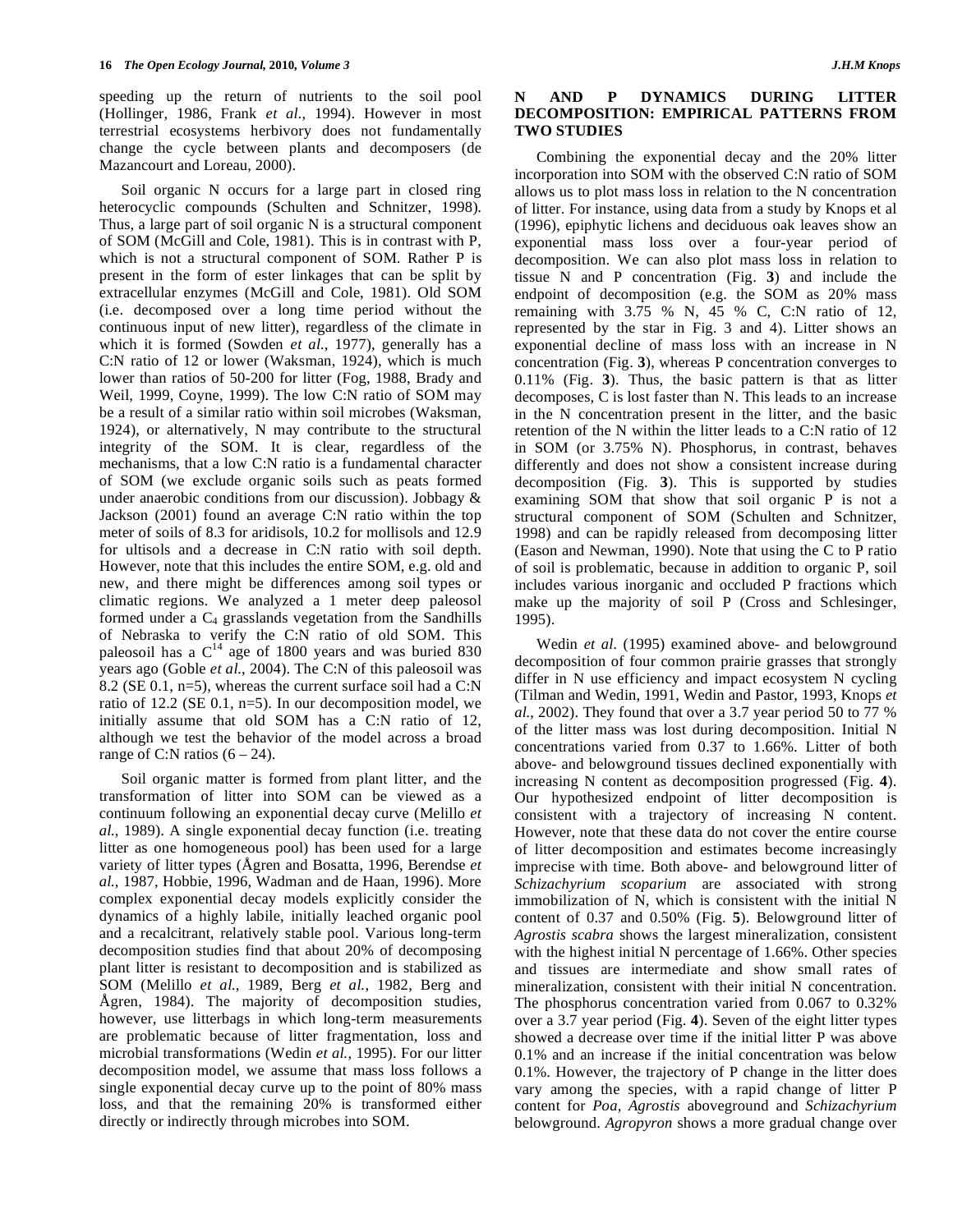

**Fig. (3).** Litter mass loss versus litter percent nitrogen, respectively litter percent phosphorus during decomposition. Data consists of measurements of oak leaves (solid circles, n=20, *Quercus douglasii*, a deciduous oak) and an epiphytic lichen (gray circles, n=10, *Ramalina menziesii*) during four years of decomposition. Data points are the means and 1 SE by year. The number indicates the number of years since the start of decomposition. \* denotes the % nitrogen and % phosphorus in soil organic matter. All data methods can be found in Knops *et al.* (1994, 1996). The curves are fitted through all datapoints and show an exponential decay following y=  $17.6 + 301.4*e^{-1.48x}$ , F<sub>9</sub>=72.2, P<0.0001, R<sup>2</sup>=0.94 for the relationship between mass loss and nitrogen.

time. *Agrostis* belowground shows no real change, and *Schizachyrium* aboveground shows a rapid decrease followed by an increase in litter P concentration (Fig. **4**). The amount of N remaining after one year in the decomposing litter was on average  $70\%$  (range  $45 - 100$ ) and 88% (range 38 – 172) of the initial value for the oldest litter, whereas P remaining was on average 40% (range 13 – 100) after 1 year and 29% (range 10 – 92) for the oldest litter (Fig. **5**). Thus, initial P release varies more among the litter types than N, and is on average higher than N release. P release is continuous over time whereas N shows either immobilization or mineralization depending on the initial litter quality.

 Nitrogen and P behaved strikingly differently. However across systems N showed the same pattern, as does P (Figs. **3** and **4**). Nitrogen in both systems increased during decomposition towards a C:N of 12 or 3.75% N when 20% of the litter remains. Phosphorus converged towards 0.12% P much earlier during decomposition (the points represented by the star in the figures).



**Fig. (4).** Litter mass loss versus litter percent nitrogen, respectively litter percent phosphorus during decomposition in four grass species (e.g. *Agrostis scabra*, *Agropyron repens*, *Poa pratensis* and *Schizachyrium scoparium*). Data are from both above- and belowground tissues for each species. Litter was decomposed over a 3.5 year period and the data are the average of four litterbags per sampling period. \* denotes the % nitrogen and % phosphorus in soil organic matter. All data and methods can be found in Wedin *et al.* (1995).

#### **A NULL MODEL FOR DECOMPOSITION**

 Based on these premises (Table **1**), we can develop a basic model of litter decomposition (Fig. **6**). In temperate terrestrial ecosystems, plants take up inorganic N and P and produce an annual flush of litter. These annual litter cohorts initiate a continuum by which SOM is formed. Litter cohorts and the final SOM can both immobilize or mineralize N and P (Fig. **6**).

 The mass loss of the litter can be fitted to a single exponential decay function with time as independent variable similarly to Olson (1963):

$$
x(t) = 100 \cdot a \cdot e^{-k \cdot t}
$$

e-*k***.***<sup>t</sup>*

where  $x(t)$  is the remaining mass at time  $t$ ,  $a$  is a constant,  $k$ the relative rate of mass loss and *t* is time (middle line in Fig. **7A**). If we assume that 20% of the organic mass is turned into SOM at time step 10, we can estimate (a) as 14.67.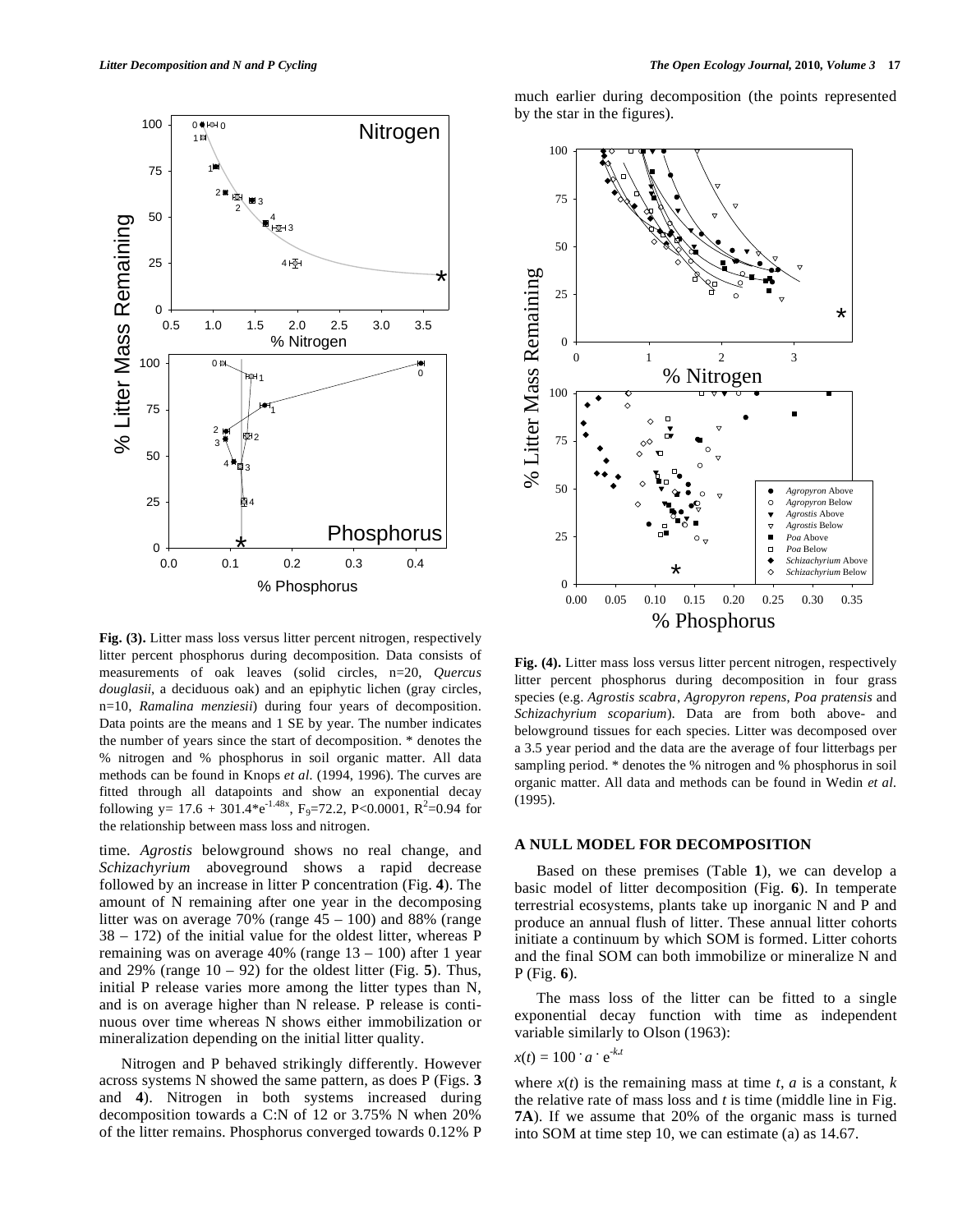

**Fig. (5).** Carbon, nitrogen and phosphorus remaining within decomposing litter over a two year period of aboveground (closed circles) and belowground (open circles) tissues of *Agropyron repens*, *Agrostis scabra*, *Poa pratensis* and *Schizachyrium scoparium*. Initial C, N and P are



**Fig. (6).** The flows of nitrogen and phosphorus from the plant through annual litter cohorts into the soil organic matter. Note that litter and soil organic matter can both immobilize nitrogen and phosphorus.

 Similarly, organic mass remaining as a function of litter N can be fitted with a single exponential decay function with time as the independent variable:

# $O(t) = O(0)$  **.**  $a \cdot e^{-n \cdot t}$

Where  $O(t)$  is the remaining mass at time *t*, *a* is a constant, *n* the relative rate of N loss and *t* is time (middle line in Fig. **7B**). If we assume that 20% of the organic mass is turned into SOM at time step 10, that SOM contains 3.75% N, and that initial litter percent N is 0.75 (middle line in Fig. **7B**), we can estimate *O*(*0*) as 15.80, *a* as 178.29 and *n* as 1.000. Using these assumptions, we find that there is no net release of N from the litter during decomposition (middle line in Fig. **7C**).

 If we assume that SOM contains 0.1% P, the same as the P concentration in the litter, P concentration of the remaining litter does not change over time (middle line in Fig. **7D**) and the P remaining in the litter follows the same function as mass loss (middle line in Fig. **7E**). We find that P is mineralized and released from the litter during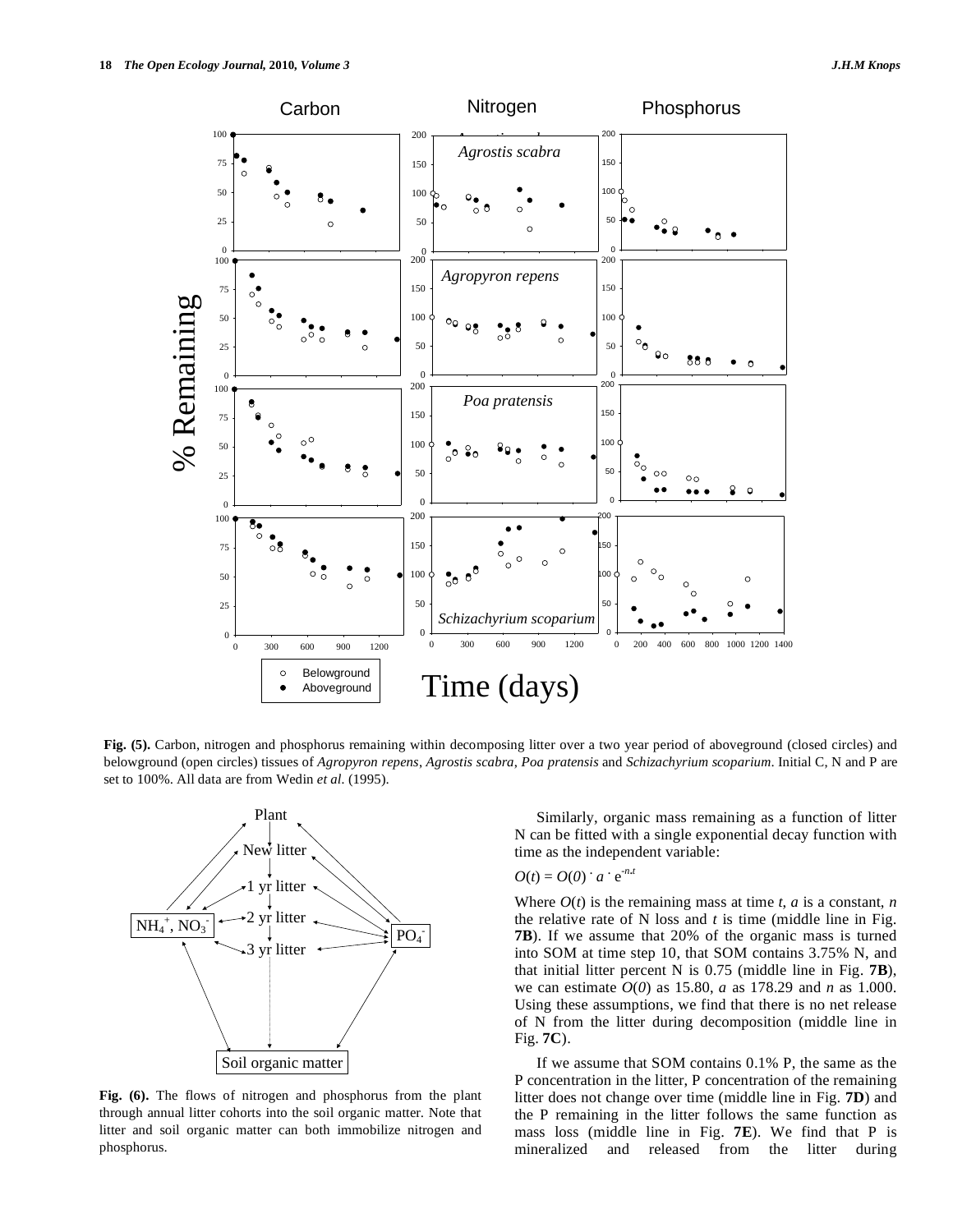

**Fig. (7).** The dynamics of mass loss, nitrogen and phosphorus during decomposition. The middle lines show the exponential decay of organic matter on a continuum from litter to soil organic matter with as assumptions 14.67% mass loss per time step, 20% mass remaining at time step 10 with 3.75% nitrogen and 0.1% phosphorus. **A**) mass loss, **B**) mass loss *versus* remaining nitrogen concentration, **C**) mass loss versus remaining phosphorus concentration, **D**) nitrogen retention during decomposition and **E**) phosphorus retention during decomposition. The upper and lower lines simulate different litter qualities (see Table **1** for parameters). Note that the percent phosphorus is offset by 0.01 for clarification.

decomposition in direct proportion to mass loss of the decomposing litter (middle line in Fig. **7E**). Thus, no net N is released from the litter during decomposition, which implies that either no N is released during decomposition or that immobilization equals mineralization. In contrast, for P the rate of decomposition directly controls the release of P (Fig. **7E**), because no immobilization occurs and all P is mineralization in direct proportion to mass loss of the litter.

 We can use this model of decomposition to test how differences in initial litter quality and the amount of litter transformed into SOM affect the mineralization and immobilization of N and P.

### **MODEL SENSITIVITY SIMULATIONS**

# **The Impact of Litter Quality; Model Predictions**

 Our initial model assumes that fresh litter contains 0.75% N and 0.1% P. We tested the sensitivity of N and P dynamics by examining two changes;  $\frac{1}{2}$  the amount of initial N or P present in the litter and twice the amount present (Table **1**, Fig. **7B** and **D**). This leads to a fourfold difference in longterm N and P release (Fig. **7C** and **E**). However, note that in all three scenarios, the majority of P present in the initial litter is released. In contrast, any decrease in initial litter N results in N immobilization, whereas any increase in litter N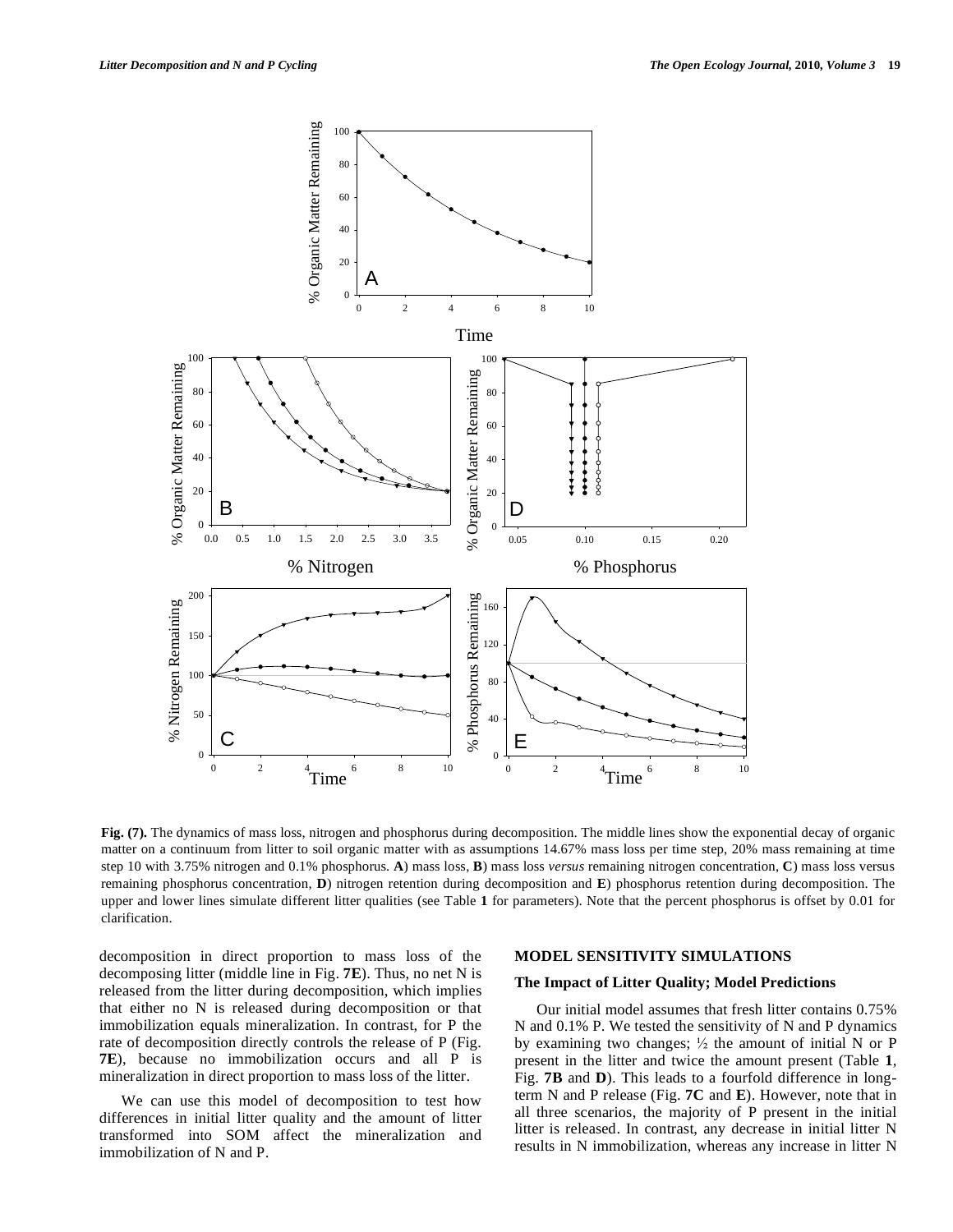results in net N release. Secondly, there is a large difference in P release over the initial time step (110 %), whereas there is only a 50% difference in N release. These results show that initial differences in litter quality are reflected in much larger shifts between mineralization and immobilization for P cycling as compared to N cycling. This difference in response time also has the potential for much faster feedbacks for P as compared to N, if primary productivity is constrained by nutrient availability. Differences between P and N are also likely to be enhanced by any litter quality impacts on the rate of decomposition, which impact P release more because of rapid divergence (Fig. **7E**). Thus, litter quality differences are much more likely to lead to positive or negative feedbacks for P cycling than for N cycling. Some empirical studies support these model predictions (Silver, 1994, Knops *et al.*, 1997, Knops and Koenig, 1997).

 Decreases in litter quality result in much larger N immobilization as compared to the increased mineralization with increasing litter quality (e.g. decreasing litter N by 50%) doubles the amount of N immobilized, whereas a doubling of initial N only releases 50% of the N present). Thus, any decrease in litter quality in plant communities will have much larger negative feedback than the positive feedback resulting from an increase in litter quality. Based on this, negative feedbacks are likely to be more important in structuring differences among and within ecosystem N cycling than positive feedbacks.

# **Differences in the Efficiency by which Litter is Transformed into Soil Organic Matter**

 Ecosystems may also differ in the fraction of the litter that becomes SOM (decomposition efficiency) because of differences in the physical environment (e.g. the percent clay present or climate). We simulated this by changing the proportion of litter stabilized as SOM to half or twice the amount of the null model (Table **1**, Fig. **8A**). Nitrogen release follows essentially the same long-term changes as shown for changes in litter quality (Figs. **7C**, **8C**). However,

short-term N release changes are much smaller, i.e. 12% versus 50% as compared to the null model at timestep 1. Thus, in the short-term, plant quality is more important than decomposition efficiency. However, long-term N release patterns, and thereby any positive or negative feedbacks on N cycling, are as much dependent on decomposition efficiency as they are on plant quality. In contrast, P release shows a markedly different release pathway (Fig. **8E**). Differences in plant quality demonstrate that all three decomposition efficiency scenarios show an exponential release with the same long-term retention. In the short-term, however, plant quality matters much more, e.g. 110% versus 8% in P release as compared to the null model at timestep 1. Thus, again, long-term P cycling is determined as much by litter quality as decomposition efficiency. However, over the short term, any P cycling feedbacks depend much more on the litter quality than N cycling feedbacks.

 Across broad climatic gradients from hot and dry to cool and moist there is a large increase in SOM and presumably the fraction of plant litter stabilized as SOM. The scenario in Fig. (**8**) represents such a gradient. Across this gradient the net release of N during litter decomposition (i.e. up to 20% initial mass remaining) decreases from 50% to zero release to high rates of immobilization. In contrast, more than 50% of plant litter P is mineralized during litter decomposition regardless of position along the gradient. Thus, ecosystem functioning differences across climatic gradients are predominantly determined by N cycling differences.

### **Differences in Nitrogen and Phosphorus Concentration in Soil Organic Matter**

 The C:N ratio of the SOM might also vary because of differences in SOM formed by different decomposer groups such as fungi or bacteria or because of soil texture and other site conditions. We simulated a change in the % N and P retained in the SOM by again using  $\frac{1}{2}$  or twice the amount in the model (Table **1**, Figs. **9B** and **D**), and by keeping the proportion of litter stabilized as SOM constant (Fig. **9A**).

**Table 1. Model Assumptions and Sensitivity Analysis (See the section "Nitrogen and Phosphorus Mineralization" for the Justification of the Model Assumptions. The Basic Model is Presented in Fig. (7). (N = Nitrogen, P = Phosphorus, SOM = Soil Organic Matter)** 

| <b>Decomposition Dynamics</b>                                                     | <b>Sensitivity Analysis</b> | <b>Figure</b> |
|-----------------------------------------------------------------------------------|-----------------------------|---------------|
| The transformation of litter into SOM is best viewed as a continuum               |                             |               |
| Litter decomposition follows an exponential decay function                        |                             |               |
| 20% of the litter is transformed into SOM                                         | 10 and 40%                  | 8             |
| Nitrogen dynamics                                                                 |                             |               |
| % N increases exponentially from the initial litter % to the final SOM            |                             |               |
| % N of initial litter is 0.75                                                     | 0.375 and 1.5 %             |               |
| % N of the SOM is 3.75 (C:N 12)                                                   | 1.875 and 7.5%              | 9             |
| Phosphorus dynamics                                                               |                             |               |
| % P increases in the first time step from the initial litter % to the final SOM % |                             |               |
| % P of initial litter is 0.1                                                      | $0.05$ and $0.2%$           |               |
| % P of the SOM is 0.1% (C:N 1000)                                                 | $0.05$ and $0.2%$           | 9             |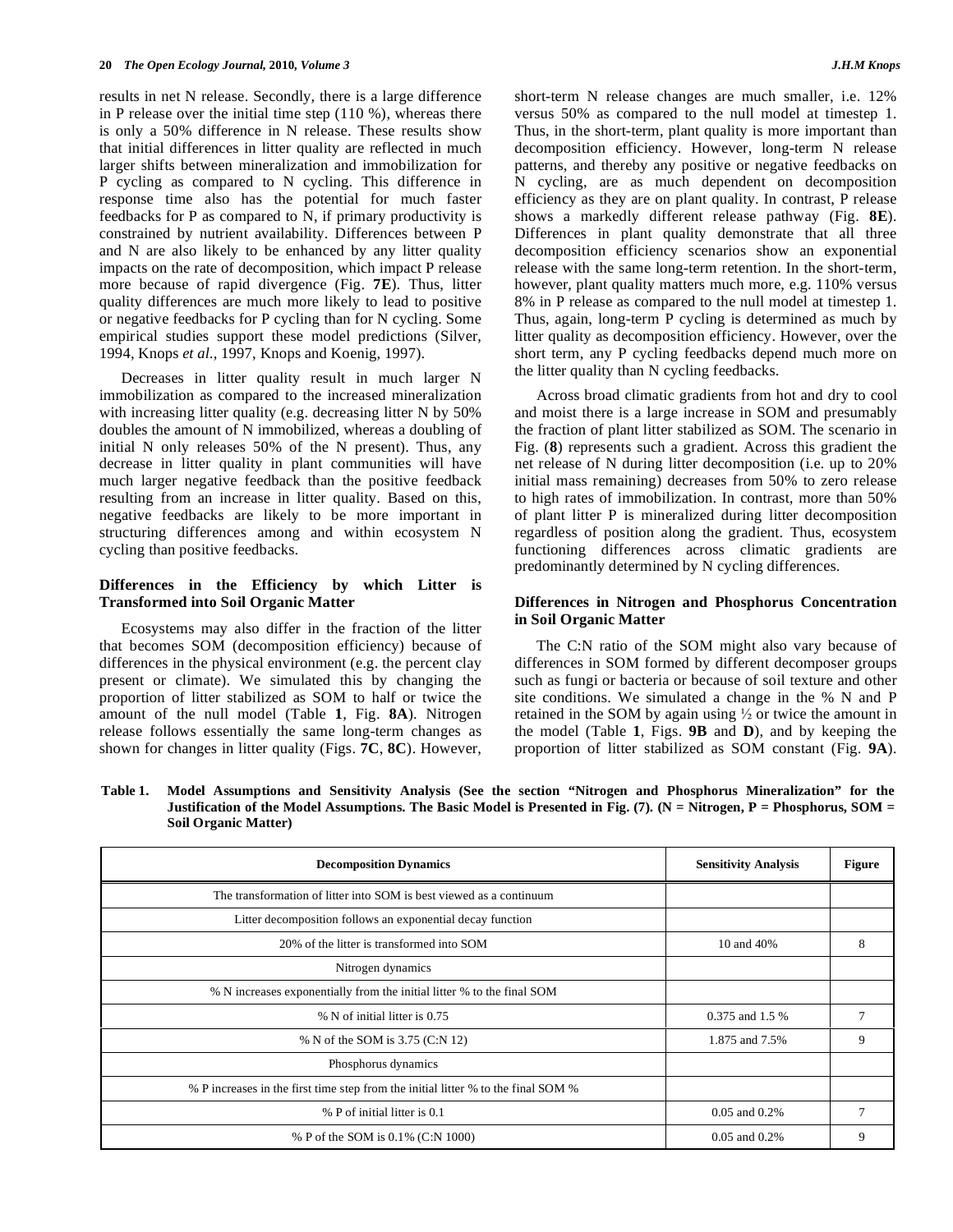

**Fig. (8).** Simulation of differences in the efficiency by which litter is transformed in soil organic matter (see Table **1** for parameters). **A**) mass loss, **B**) mass loss *versus* remaining nitrogen concentration, **C**) mass loss versus remaining phosphorus concentration, **D**) nitrogen retention during decomposition and **E**) phosphorus retention during decomposition. Note that the percent phosphorus is offset by 0.01 for clarification.

Nitrogen showed the same long-term release pattern as shown for a change in litter quality and the decomposition efficiency (Figs. **7C**, **8C**, **9C**). Note that the specific pattern of N immobilization at the doubling of the % N is driven by the assumptions of our model, e.g. a fixed percent of C loss for each time step. However, it is clear that the temporal dynamics of N release are distinctly different, with most of the immobilization occurring in the late decomposition stage. Phosphorus release showed the same pattern as it showed for changes in decomposer efficiency.

# **DISCUSSION**

 There are many other modeling approaches used to examine litter decomposition (Olson, 1963, Parnas, 1975,

Ågren and Bosatta, 1996, Bloemhof and Berendse, 1995). Our model closely parallels these models and, like other models, we used a first order decay function as originally developed by Olson (1963). Our study suggests that our relatively simple model is consistent with our understanding of ecosystem processes yet provides novel insights into the general properties of N and P cycling. Model predictions agree with data from grassland ecosystems that meet most of the assumptions of our model. This model, however, is not likely to hold for systems where inputs/outputs dominate nutrient cycling, such as streams and wetlands, and systems where decomposition is strongly limited, such as peat bogs. Ecosystems where the dominant pool of nutrients is within the vegetation and not in the litter and soil compartment, such as tropical forests, and ecosystems where fire (Ojima *et*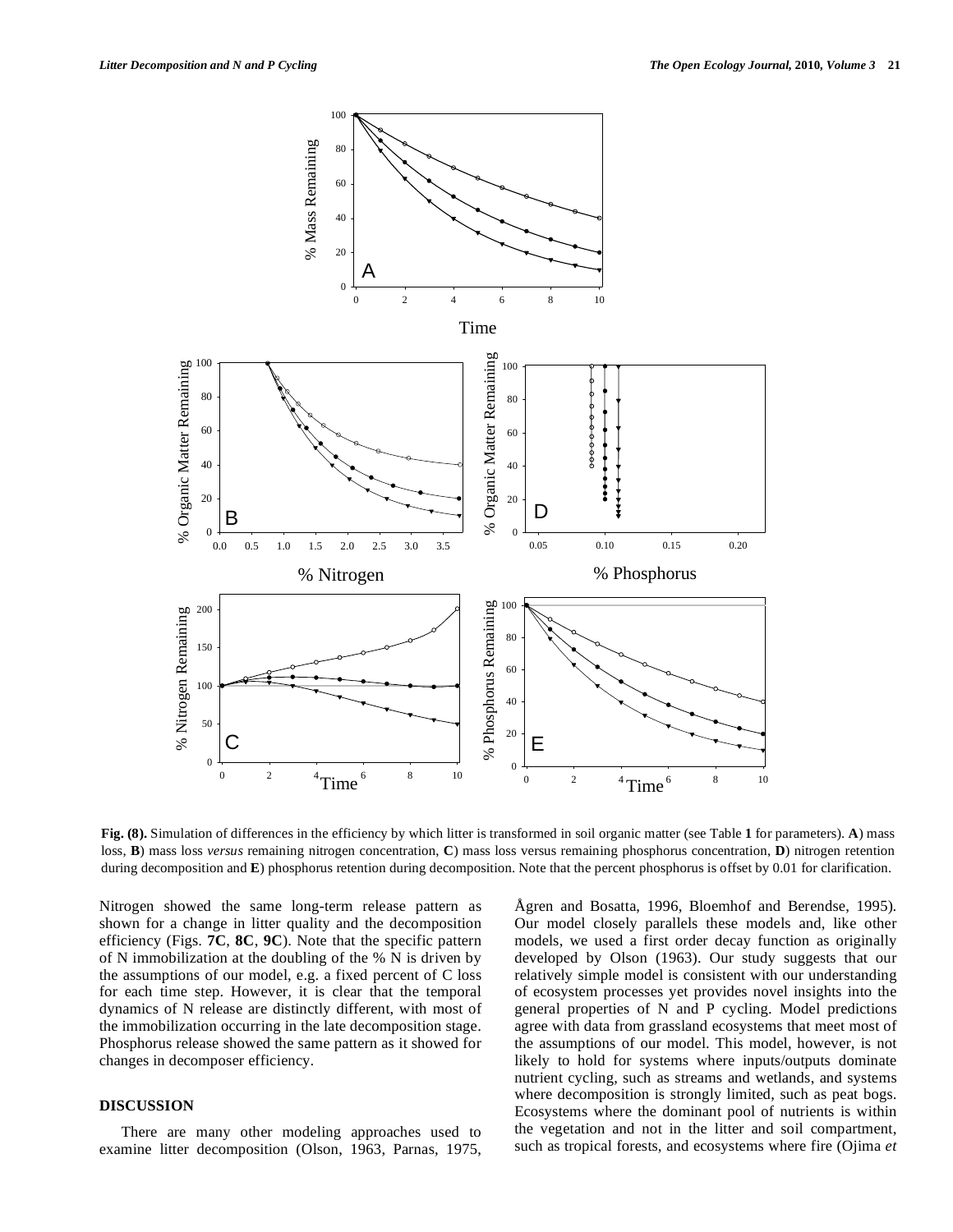



**Fig. (9).** Simulation of differences in nitrogen and phosphorus concentration of the soil organic matter (see Table **1** for parameters). **A**) mass loss, **B**) mass loss *versus* remaining nitrogen concentration, **C**) mass loss versus remaining phosphorus concentration, **D**) nitrogen retention during decomposition and **E**) phosphorus retention during decomposition.

*al.*, 1994, Reich *et al.*, 2001) or UV light (Parton *et al.*, 2007) are important also will not have the bottleneck of nutrient accumulation within the soil compartment, which is the most important feature of this model. Nevertheless, this model might also be useful in ecosystems where it does not capture the essence of nutrient cycling, because it allows us to examine which of the premises underlying the model (Table **1**) is invalid. By using this model as a null model, we might gain insights in the factors that are causing differences in nutrient cycling among ecosystems.

 Many studies have shown that there is a dynamic turnover of N within decomposing litter caused by microbial uptake of N from litter followed by the incorporation of this N into microbial tissues which are then incorporated as dead microbial biomass into litter (Berg, 1988, Blair *et al.*, 1992). In addition, there is increasing evidence that plants can assimilate organic N and that net N mineralization does not always reflect plant available N (Schimel and Bennett, 2004). However, neither the dynamic nature of N within the litter nor the uptake of organic N diminishes the importance of net N mineralization and immobilization, because these net fluxes determine any potential feedbacks through nutrient cycling.

 We predict that N release during litter decomposition becomes more important with higher litter quality, decreasing soil C:N ratios and decreased SOM stabilization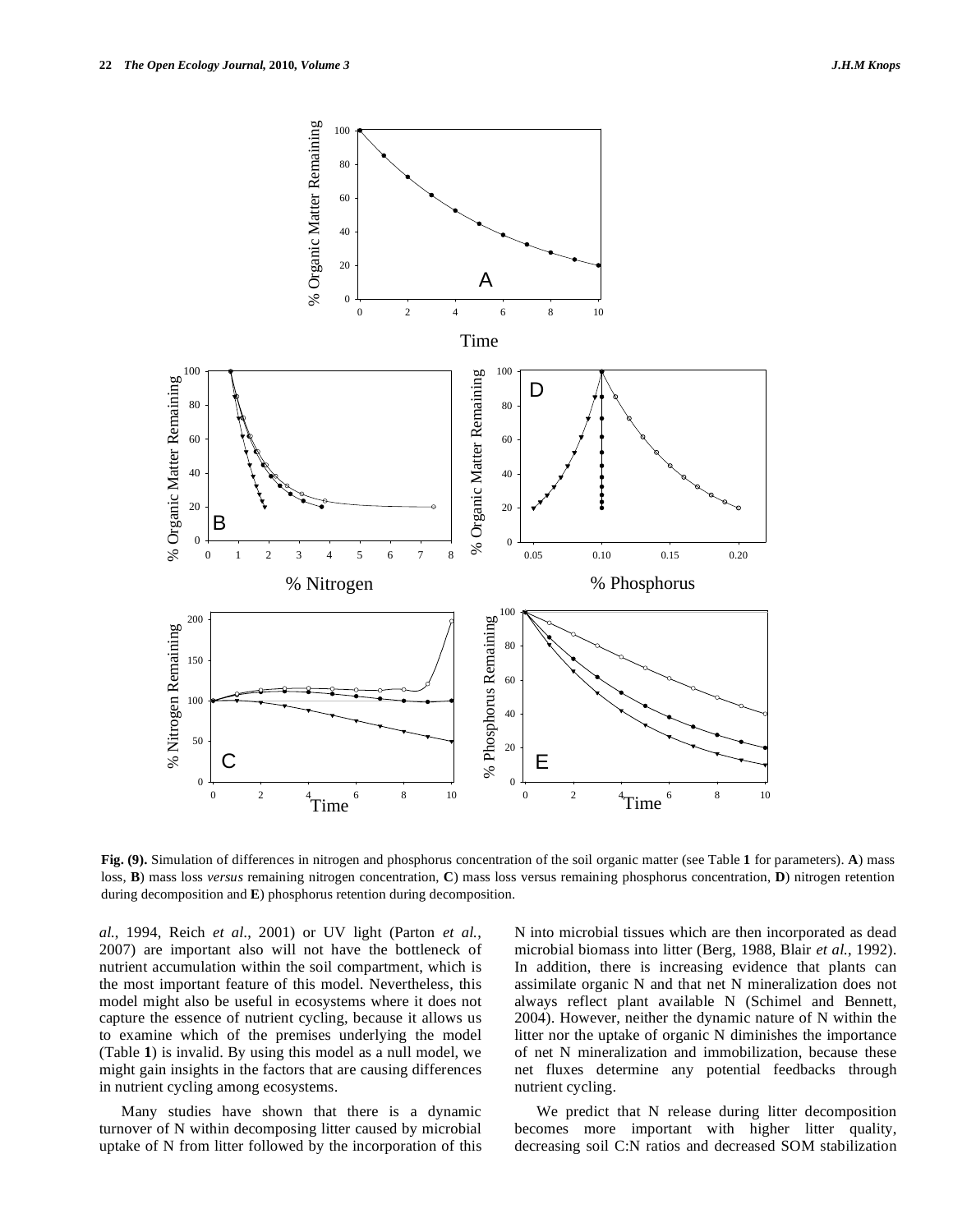(i.e. warm temperatures, low clay content, increased soil disturbance). The relative importance of these factors appears to be similar. Studies have shown that the long-term N release patterns are dependent on litter quality (Parton *et al.*, 2007) and decomposer efficiency (Manzoni *et al.*, 2008). However, this study shows that N release patterns are as much dependent on litter quality as on decomposition efficiency and the N concentration present in SOM, whereas short-term release patterns show a greater sensitivity to litter quality. In all these scenarios, at least 50% of the N present in the litter is retained within the SOM, and the magnitude of difference in release patterns is in the order of 150% of the initial N present in the litter. Thus, N cycling is structured much more by immobilization than mineralization. In contrast, P release patterns are dominated by P mineralization in proportion to litter mass loss, and the majority is mineralized in all three scenarios showing no more than 30% difference. Short-term P release patterns depend primarily on changes in litter quality, whereas N release patterns do not. Long-term N cycling can vary widely based on difference in litter quality, decomposition efficiency and the SOM C:N ratio, whereas P cycling varies much less.

 The direct impacts of litter quality on nutrient cycling are expected to be larger and faster for P than for N. Our simple model suggests that the dynamics of P release during the early stages of decomposition appear to be much more dependent on litter quality than the short-term dynamics observed for N. Thus, P has a much larger potential for short-term positive and negative litter quality feedbacks than N cycling. This difference between N and P might explain why Scott and Binkley (1997) and Knops *et al.* (1997) did not find any relationship between litterfall N concentration and N mineralization, whereas Silver (1994) did find a significant relationship for P. As our study indicates, rates of long-term N cycling will diverge much more than short term cycling among ecosystems that differ in litter quality, decomposition efficiency and the nature of the SOM. Thus it is not surprising that results from different sites may disagree with one another when such properties vary among sites.

 A key factor in determining feedbacks in ecosystem N cycling is the degree to which ecosystem N cycling is closed (Tateno and Chapin, 1997, Knops *et al.*, 2002). Species changes in plant community composition that alter N inputs or losses have the potential to drastically alter feedbacks (de Mazancourt *et al.*, 1998, 1999, de Mazancourt and Loreau, 2000). Closed ecosystems have a negative feedback by which increased productivity leads to high C:N ratios, low decomposition, reduced N mineralization and subsequently decreases in productivity (Tateno and Chapin, 1997). This feedback is reflected in our basic model, where N content of the litter increases during decomposition and differences in initial plant material have a positive or negative feedback through N release. Our study suggests that decomposer efficiency and N concentration in SOM have as much impact on these feedbacks as initial plant quality. Furthermore our study suggests that negative feedbacks are likely to be more important than positive feedbacks.

 In total, P release during litter decomposition plays a dominant role in P cycling and P cycling feedbacks are for a large part controlled by litter quality differences. The same cannot be said for N. The majority of N in all our modeling scenarios, as well as the empirical data we present becomes stabilized as SOM. This leads to a time lag in any potential litter quality impact on N cycling and the potential for N cycling feedbacks is much lower than for P. We suggest that the emphasis in terrestrial grassland ecosystem literature on the role of litter quality feedbacks to explain N cycling reflects an incomplete picture of the process. The mineralization of SOM is the key area that we need to focus on to develop a better understand of N cycling.

#### **ACKNOWLEDGEMENTS**

 We thank Tamara Kaup for discussions and comments. This study was supported by the National Science Foundation.

#### **REFERENCES**

- Aerts, R, Wallen, B, & Malmer, N (1992) Growth-limiting nutrients in *Sphagnum*-dominated bogs subject to low and high atmospheric nitrogen supply. *Journal of Ecology,* 80, 131-40.
- Ågren, GI, & Bosatta, E (1996) *Theoretical Ecosystem Ecology. Understanding Element Cycles,* Cambridge: Cambridge University Press.
- Attiwill, PM & Adams, MA (1993) Nutrient cycling in forests. *New Phytologist,* 124, 561-82.
- Berendse, F, Berg, B, & Bosatta, E (1987) The effect of lignin and nitrogen on the decomposition of litter in nutrient-poor ecosystems: a theoretical approach. *Canadian Journal of Botany,* 65, 1116-20.
- Berg, B (1988) Dynamics of nitrogen (15N) in decomposing Scots pine (Pinus sylvestris) needle litter. Long-term decomposition in a Scots pine forest. VI. *Canadian Journal of Botany,* 66, 1539-46.
- Berg, B, & Ågren, GI (1984) Decomposition of needle litter and its organic chemical components. - Theory and field experiments. Long-term decomposition in a Scots pine forest. III. *Canadian Journal of Botany,* 62, 2880-88.
- Berg, B, Hannus, K, Popoff, T & Theander, O (1982) Changes in organic chemical components of needle litter during decomposition. I. Long term decomposition in a Scotts pine forest. *Canadian Journal of Botany,* 60, 1310-19.
- Blair, JM, Crossley, DA & Callaham, LC (1992) Effects of litter quality and microarthopods on N dynamics and retention of exogenous 15N in decomposing litter. *Biology and Fertility of Soils,* 12, 241-52.
- Bloemhof, HS & Berendse, F (1995) Simulation of the decomposition and nitrogen mineralization of aboveground plant material in two unfertilized grassland ecosystems. *Plant and Soil,* 177, 157-73.
- Brady, NC & Weil, RR (1999) *The Nature and Properties of Soils. 12th ed,*  Upper Saddle River, NJ: Prentice Hall.
- Cole, DW & Rapp, M (1981) Elemental cycling in forest ecosystems. In Reichle, D.E. (Ed.) *Dynamic properties of forest ecosystems.* London, International Biological Programme 23. Cambridge University Press.
- Coyne, M (1999) *Soil Microbiology: An Exporatory Approach,* Albany:, Delmar Publishers.
- Crews, TE (1993) Phosphorus regulation of nitrogen fixation in a traditional Mexican agroecosystem. *Biogeochemistry,* 21, 141-66.
- Cross, AF & Schlesinger, WH (1995) A literature review and evaluation of the Hedley fractionation: Applications to the biogeochemical cycle of soil phosphorus in natural ecosystems. *Geoderma,* 64, 197-214.
- De Mazancourt, C & Loreau, M (2000) Effect of herbivory and plant species replacement on primary production. *American Naturalist,* 155, 735-54.
- De Mazancourt, C, Loreau, M, & Abbadie, L (1998) Grazing optimization and nutrient cycling: when do herbivores enhance plant production? *Ecology,* 79, 2242-52.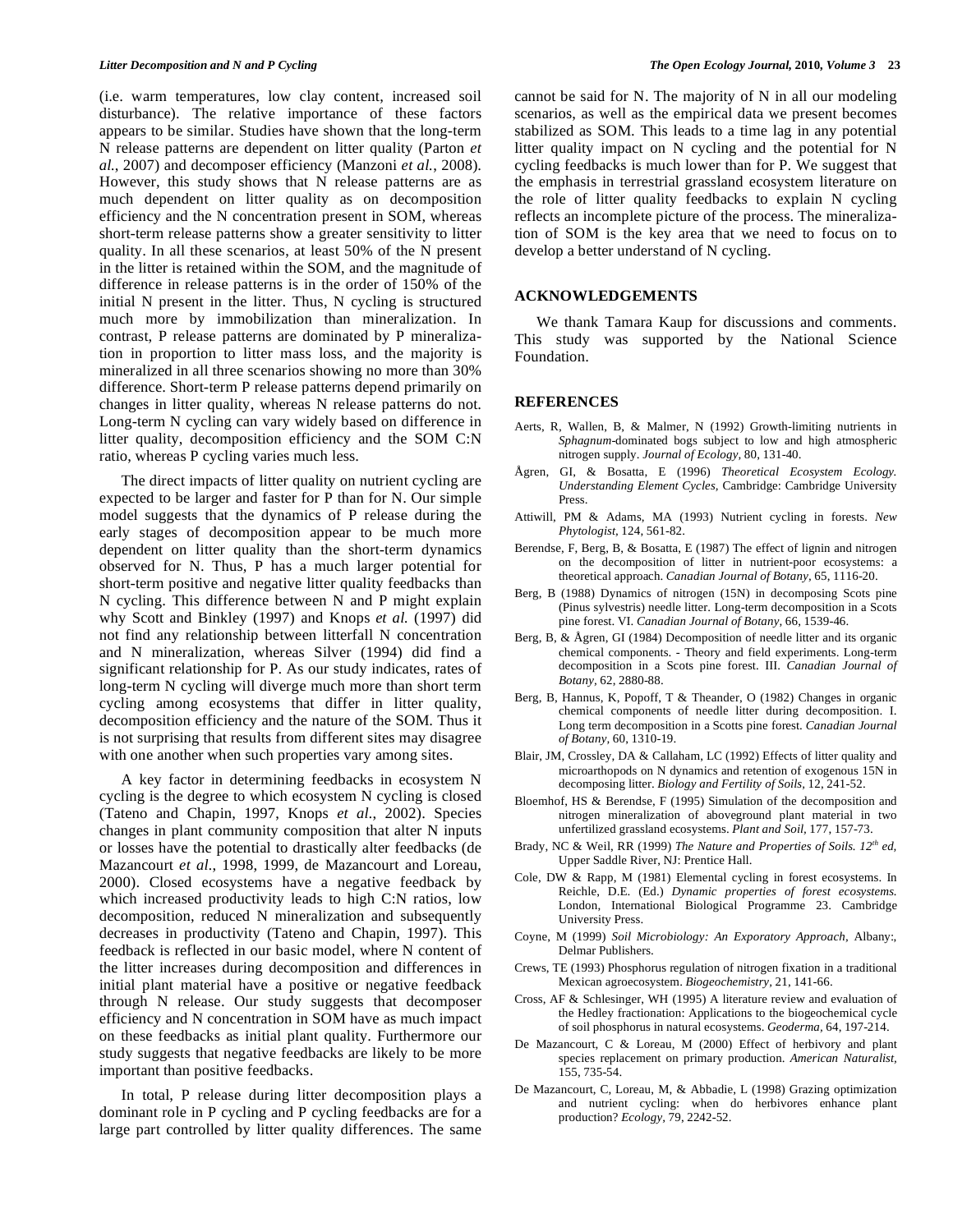- De Mazancourt, C, Loreau, M & Abbdie, L (1999) Grazing optimization and nutrient cycling: potential impact of large herbivores in a savanna system. *Ecological Applications,* 9, 784-97.
- Eason, WR & Newman, EI (1990) Rapid cycling of nitrogen and phosphorus from dying roots of *Lolium perenne*. *Oecologia,* 82, 432-36.
- Fog, K (1988) The effect of added nitrogen on the rates of decomposition of organic matter. *Biological Review,* 63, 201-35.
- Frank, DA, Inouye, RS, Huntley, N, Minshall, GW & Anderson, JE (1994) The biogeochemistry of a north-temperate grassland with native ungulates: Nitrogen dynamics in Yellowstone National Park. *Biogeochemistry,* 26, 163-88.
- Goble, RJ, Mason, JA, Loope, DB & Swinheart, JB (2002) Optically stimulated luminescence and radiocarbon ages of stacked paleosols and dune sands in the Nebraska Sand Hills, USA. *Quaternary Research***,** submitted.
- Harte, J & Kinzig, AP (1993) Mutualism and competition between plants and decomposers: implications for nutrient allocation in ecosystems. *American Naturalist,* 141, 829-46.
- Hobbie, S (1992) Effects of plant species on nutrient cycling. *Trends in Ecology and Evolution,* 7, 336-39.
- Hobbie, SE (1996) Temperature and plant species control over litter decomposition in Alaskan tundra. *Ecological Monographs,* 66, 503-22.
- Hollinger, DY (1986) Herbivory and the cycling of nitrogen and phosphorus in isolated California oak trees. *Oecologia,* 70, 291-97.
- Jenkinson, DS & Rayner, JH (1977) The turnover of soil organic matter in some of the Rothamsted classical experiments. *Soil Science,* 123, 298-305.
- Jobbagy, EG & Jackson, RB (2001) The distribution of soil nutrients with depth: global patterns and the imprint of plants. *Biogeochemistry,* 53, 51-77.
- Knops, JMH (1994) The influence of epiphytic lichens on the nutrient cycling of an oak woodland. Tempe: Arizona State University; 146, PhD dissertation.
- Knops, JMH & Bradley, KL (2009) Soil carbon and nitrogen accumulation and vertical distribution across a 74-year chronosequence. *Soil Science Society of America Journal,* 73, 2096-2104.
- Knops, JMH Bradley, KL & Wedin, DA (2002) Mechanisms of plant species impacts on ecosystem nitrogen cycling. *Ecology Letters,* 5, 454-66.
- Knops, JMH & Koenig, WD (1997) Site fertility and leaf nutrients of sympatric evergreen and deciduous species of *Quercus* in central coastal California. *Plant Ecology,* 130, 121-31.
- Knops, JMH, Koenig, WD & Nash III, TH (1997) On the relationship between nutrient use efficiency and fertility in forest ecosystems. *Oecologia,* 110, 550-56.
- Knops, JMH, Nash III, TH & Schlesinger, WH (1996) The influence of epiphytic lichens on the nutrient cycling of an oak woodland. *Ecological Monographs,* 66, 159-80.
- Knops, JMH, Ritchie, M & Tilman, D (2000) The effect of selective herbivory on a nitrogen fixing legume (*Lathyrus venosus*) on productivity and ecosystem nitrogen pools of an oak savanna. *Ecoscience,* 7, 166-74.
- Likens, GE, Bormann, FH, Pierce, RS, Eaton, JS & Johnson, NM (1977) *Biochemistry of a Forested Ecosystem,* New York: Springer Verlag.
- Manzoni, S, Jackson, RB, Trofymow, JA & Porporato, A (2008) The global stoichiometry of litter nitrogen mineralization. *Science,* 321, 684- 86.
- Mcgill, FW & Cole, CV (1981) Comparative aspects of cycling of organic C, N, S and P through soil organic matter. *Geoderma,* 26**,** 267-86.
- Melillio, JM, Aber, JD, Linkins, AE, Ricca, A, Fry, B & Nadelhoffer, KJ (1989) Carbon and nitrogen dynamics along a decay continuum: plant litter to soil organic matter. *Plant and Soil,* 115, 189-98.
- Ojima, DS, Schimel, DS, Parton, WJ & Owensby, CE (1994) Long- and short-term effects of fire on nitrogen cycling in tallgrass prairie. *Biogeochemistry,* 24, 67-84.
- Olson, JS (1963) Energy storage and the balance of producers and decomposers in ecological systems. *Ecology,* 44, 322-31.
- Parnas, H (1975) Model for decomposition of organic matterial by microorganisms. *Soil Biology and Biochemistry,* 7, 161-69.
- Parton, W, Silver WL, Burke, IC, Grassens, L, Harmon, ME, Currie, WS, King, JY, Adair, EC, Brandt, LA, Hart, SC & Fasth, B (2007) Global-scale similarities in nitrogen release patterns during longterm decomposition. *Science,* 315, 361-64.
- Pastor, J & Bockheim, JG (1984) Distribution and cycling of nutrients in an Aspen-mixed-hardwood-spodosol ecosystem in Northern Wisconsin. *Ecology,* 65(2), 339-53.
- Post, WM, Pastor, J, Zinke, PJ & Stangenberger, AG (1985) Global patterns of soil nitrogen storage. *Nature,* 317, 613-16.
- Reich, PB, Peterson, DW, Wedin, DA & Wrage, K (2001) Fire and vegetation effects on productivity and nitrogen cycling across a forest-grassland continuum. *Ecology,* 82, 1703-1719.
- Ritchie, ME & Tilman, D (1995) Responses of legumes to herbivores and nutrients during succession on a nitrogen-poor soil. *Ecology,* 76, 2648-55.
- Schimel, JP & Bennett, J (2004) Nitrogen mineralization: Challenges of a changing paradigm. *Ecology*, 591-602.
- Schiesinger, WH (1997) *Biogeochemistry. An Analysis of Global Change.*  2<sup>nd</sup> ed, San Diego: Academic Press.
- Schulten, HR & Schnitzer, M (1998) The chemistry of soil organic nitrogen: a review. *Biology and Fertility of Soils,* 26, 1-15.
- Scott, NA & Binkley, D (1997) Foliage litter quality and annual net N mineralization: comparison across North American forest sites. *Oecologia,* 111, 151-59.
- Silver, WL (1994) Is nutrient availability related to plant nutrient use in humid tropical forests? *Oecologia,* 98, 336-43.
- Smith VH (1992) Effects of nitrogen:phosphorus supply ratios on nitrogen fixation in agricultural and pastoral ecosystems. *Biogeochemistry,* 18, 19-35.
- Sowden, FJ, Chen, Y & Schulten, M (1977) The nitrogen distribution in soils formed under widely different climatic conditions. *Geochimica et Cosmochimica Acta,* 41, 1524-26.
- Stinner, BR, Crossley, DA, Odum, EP & Todd, RL (1984) Nutrient budgets and internal cycling of N, P, K, Ca and Mg in conventional tillage, no-tillage, and old-field ecosystems on the Georgia Piedmont. *Ecology,* 65(2), 354-69.
- Tateno, M & Chapin III, FS (1997) The logic of carbon and nitrogen interactions in terrestrial ecosystems. *American Naturalist,* 149, 723-44.
- Tilman, D & Wedin, D (1991) Plant traits and resource reduction for five grasses growing on a nitrogen gradient. *Ecology,* 72, 685-700.
- Vitousek, PM (1984) Litterfall, nutrient cycling, and nutrient limitation in tropical forests. *Ecology,* 65, 285-98.
- Vitousek, PM, Cassman, K, Cleveland, C, Crews, T, Field, CB, Grimm, NB, Howarth, RW, Marino, R, Martinelli, L, Rastetter, EB & Spernt, JI. (2000) Towards an ecological understanding of biological nitrogen fixation. *Biogeochemistry*, 1-45.
- Vitousek, PM & Howarth, RW (1991) Nitrogen limitation on land and in the sea - How can it occur? *Biogeochemistry,* 13, 87-115.
- Vitousek, PM & Walker, LR (1989) Biological invasion by *Myrica faya* in Hawai'i: Plant demography, nitrogen fixation, ecosystem effects. *Ecological Monographs,* 59, 247-65.
- Wadman, WP & De Haans S (1996) Decomposition of organic matter from 36 soils in a long-term pot experiment. *Plant and Soil,* 189, 289- 301.
- Waksman, SA (1924) Influence of microorganisms upon the carbon:nitrogen ratio in the soil. *Journal of Agricultural Science,* 14, 555-62.
- Walker, TW & Syers, JK (1976) The fate of phosphorus during pedogenesis. *Geoderma,* 15, 1-19.
- Waring, RH & Schlesinger, WH (1985) *Forest Ecosystems. Concepts and Management,* San Diego: Academic Press.
- Wedin, DA & Pastor, J (1993) Nitrogen mineralization dynamics in grass monocultures. *Oecologia,* 96, 186-92.
- Wedin, DA, Tieszen, LL, Deway, B & Pastor, J (1995) Carbon isotope dynamics during grass decomposition and soil organic matter formation. *Ecology,* 76, 1383-92.
- Wedin, DA & Tilman, D (1990) Species effect on nitrogen cycle: a test with perennial grasses. *Oecologia,* 84, 433-41.